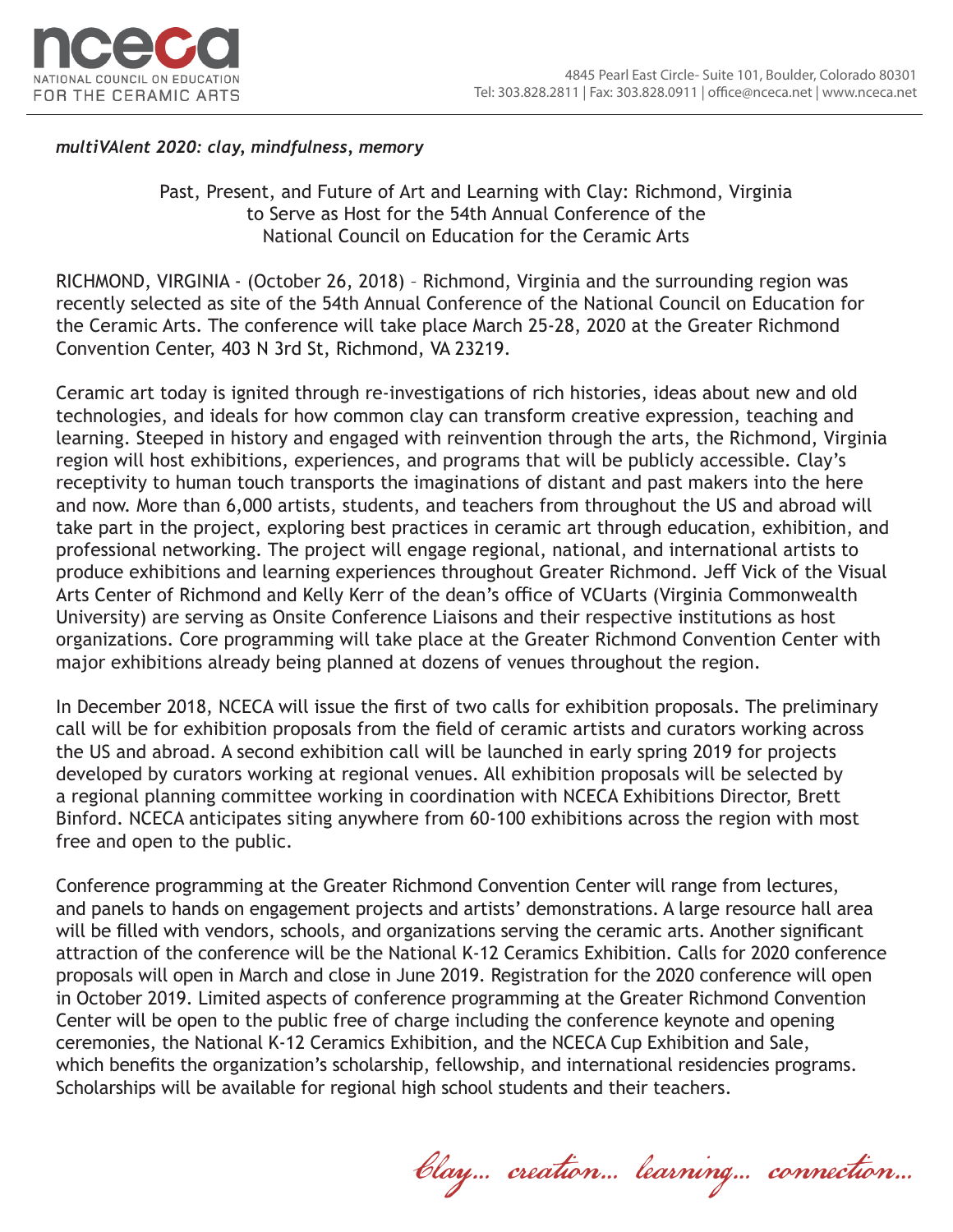

Exhibitions will be anchored by the NCECA Annual, to be curated by Anna Walker of the Houston Museum of Fine Arts and extend to two venues within walking distance of one another: Visual Arts Center of Richmond and glave kocen gallery. The NCECA Juried Student Exhibition, co-curated by artists Virginia Scotchie and Salvador Jiménez-Flores, will take place at artspace, a nonprofit, artist run exhibition space.

A website, blog, WatchNCECA YouTube channel, and mobile app will share information with communities. Communications will reach out to potential audiences through periodicals, regional radio, and websites. Leading up to the experiences throughout Greater Richmond, NCECA will co-produce with 92Y a series of online presentations accessible through Virtual Clay and #GlobalDayofClay a social media initiative celebrating clay in communities worldwide. Collectively, these opportunities address emergent 21st century issues in ceramic art creation, teaching and learning via direct engagement with those working at the leading edges of the field.

# **ABOUT THE HOST ORGANIZATIONS**

VCUarts is a comprehensive art school within a major urban public research university in Richmond, VA. The #1 ranked public school of art and design in US News and World Report, the school enrolls nearly 3,000 students in arts, design, performing arts, historical research, and pedagogical practice. Distinguished faculty are internationally recognized in their respective fields and committed to mentoring the next generation of artists, entrepreneurs, scientists, scholars, and engaged citizens.

Visual Arts Center of Richmond, VisArts, helps adults and children explore their creativity and make art, touching the lives of 33,000+ annually through classes, exhibitions, outreach, camps, workshops, and events. The inspiring 30,000-square-foot arts center includes the True F. Luck Gallery. VisArts offers classes in clay, wood, fiber, painting, photography, printmaking, glass, metal, drawing, writing, decorative arts, and other media. More than 125 artists lead more than 800 classes annually.

# **ABOUT NCECA**

The National Council on Education for the Ceramic Arts (NCECA) is the leading organization operating in the United States dedicated to ceramic arts and education. A dynamic membership organization composed of artists, educators, collectors, enthusiasts, exhibitors, industry and non-profit representatives, NCECA fosters teaching, learning, creative inquiry, critical discourse, and appreciation for the ceramic arts. NCECA's programs, exhibitions, and public events promote and advance the ceramic arts through education, community building, research, and creative inspiration. The organization maintains an active base of approximately 5,000 members annually and maintains and communicates with approximately 20,000 individuals, businesses, arts organizations, schools and institutions of higher learning in the US and abroad.

Visit www.nceca.net to learn more.

Clay… creation… learning… connection…